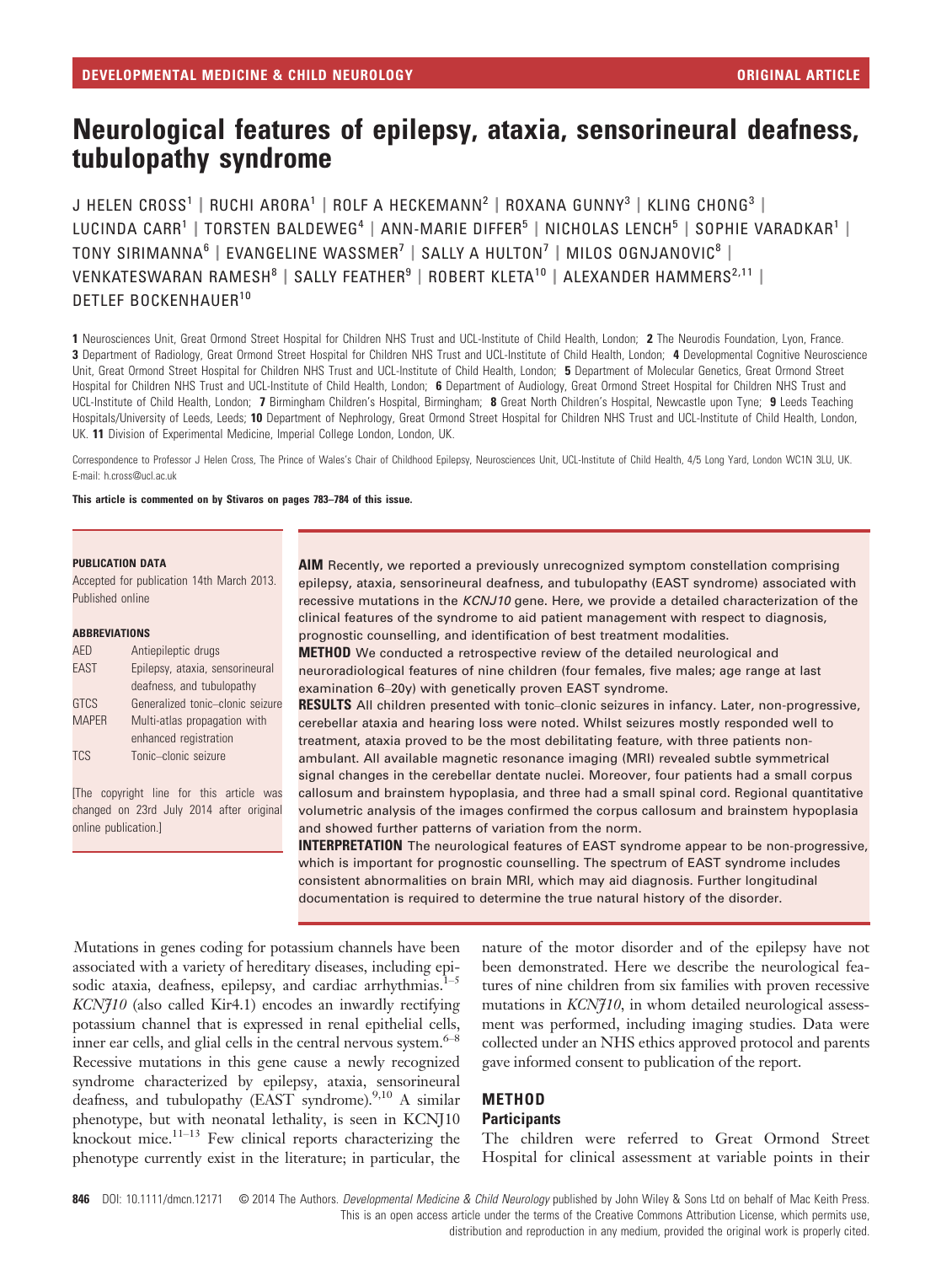natural history. All patients exhibited the four cardinal symptoms of epilepsy, ataxia, sensorineural deafness, and tubulopathy (Table I).

Magnetic resonance imaging (MRI) was performed using a 1.5T Siemens Avanto or Symphony scanner (Siemens Healthcare, Camberley, UK) and brain sequences obtained included axial and coronal T2-weighted turbo spin echo (TSE) images (retention time [TR] 4920ms, echo time [TE] 101ms, slice thickness 4mm, matrix  $384 \times 245$ , volumetric three-dimensional (3D) T1-weighted magnetization-prepared with rapid acquisition with gradient echo (MP-RAGE) images acquired sagitally and reconstructed in the orthogonal coronal and axial planes (TR/TE 11/4.9, voxel size 1mm), and volumetric 3D fluid-attenuated inversion recovery (FLAIR) images reconstructed in the axial and coronal planes (TR/TE 6000/318, voxel size 1mm). In the five patients who underwent targeted spine MRI, sagittal T2-weighted TSE (TR/TE 3000/111, slice thickness 3mm) and T1-weighted TSE (TR/TE 465/11, slice thickness 3mm) images were obtained. Further data were obtained from medical records (including those of original presentation); all available electroencephalograms and MRI were reviewed. Mutation analysis and the electrophysiological consequences of identified mutations in these patients have been reported previously,  $8,9,14,15$  as have the ophthalmological features.<sup>16</sup>

# Volumetric analysis of MRI

T1-weighted magnetic resonance brain images were available for volumetric analysis for four patients and eight ageand sex-matched comparison children imaged on the same scanner. Volumetric brain image analysis on 83 regions was carried out on the basis of anatomical segmentation using multi-atlas propagation with enhanced registration  $(MAPER;$  www.soundray.org/maper.)<sup>17</sup> This automated procedure consists of propagating a number of given atlas label sets onto the target images using non-rigid image registration, with subsequent consolidation of the resulting segmentations into a single label set. The propagation source comprised 30 atlases that had been generated through manual delineation of 83 regions on T1-weighted brain MRI acquired from young, healthy adults. Manual segmentation protocols have been published previously.18,19 The accuracy and robustness of MAPER as well as the validity of the resulting segmentations have been shown extensively on a variety of normal and abnormal target images.17,20 An example of region identification by automatic segmentation is given in supplemental figure 1. Normative volumetric reference data were generated by segmenting images from healthy individuals aged between 20 years and 30 years  $(n=83)$  from the IXI database (www. brain-development.org). Labels of cortical regions containing grey matter or white matter portions (i.e. all regions except ventricles, central structures, cerebellum, and brainstem) were multiplied with a binary grey-matter mask. Regional volumes were normalized by intracranial volume. Images of patients and age- and sex-matched comparison

#### What this paper adds

- Detailed delineation of the neurological features including response to AEDs in a large patient cohort.
- Identification of subtle but characteristic MRI changes that may serve as diagnostic criteria.
- Systematic differences in MRI between patients and comparison children identified using a novel approach of volumetric analysis.

children in this study were processed in an identical fashion. Individual region sizes are expressed as score values after z-transformation using the distribution of volumes in the reference database.

### RESULTS

Nine participants (five males, four females) were assessed at ages 6 years 2 months to 20 years of age; five out of the nine probands were offspring of consanguineous families of Pakistani origin. Of the remaining four, two were siblings of Afro-Caribbean origin, one Iranian and one adopted (ethnicity unknown). Detailed individual case histories are below. A summary of the participants' clinical features, as well as their KCNJ10 mutation status is summarized in Table I. A video demonstrating the movement disorder in one patient (5-2) is provided in the online supplementary material.

#### Individual case histories Patient 1-1

The family of patient 1-1 is of Pakistani heritage. This female was born at term after an unremarkable pregnancy by spontaneous vaginal delivery with a birthweight of 3.4kg. She fed and grew well for the first month of life, but then developed irritability, poor feeding, constipation, and failure to thrive, leading to elective admission at 4 months of age. Investigations at that time identified hypokalaemic metabolic alkalosis. Potassium supplementation (8mmol/kg/d) accompanied by indometacin (2mg/kg/d) administration, as well as nasogastric tube feeding, resulted in good weight gain. Hypomagnesaemia with renal magnesium wasting was first noted at 3 years of age.

The first so-called short generalized tonic–clonic seizure (GTCS) was noted at 4 months of age, during the child's first admission to hospital. She experienced multiple GTCS (as recorded) during this hospital stay, which were treated with diazepam, phenytoin, and eventually carbamazepine, which achieved good subsequent seizure control. Surface electroencephalogram (EEG) at 5 months of age was reported as showing spikes and sharp waves localizing to the vertex. She was weaned from carbamazepine at 7 years of age with no seizure recurrence. However, nocturnal events subsequently occurred, and it remains unclear whether these were epileptic in origin. Video-EEG telemetry at 16 years documented three stereotypical events with no preceding EEG changes. The working diagnosis is frontal lobe seizures.

Developmental delay was apparent from the end of her first year: she sat unsupported at 1 year and walked independently at 2 years of age. Moreover, ataxia became apparent with a broad-based gait and intention tremor. At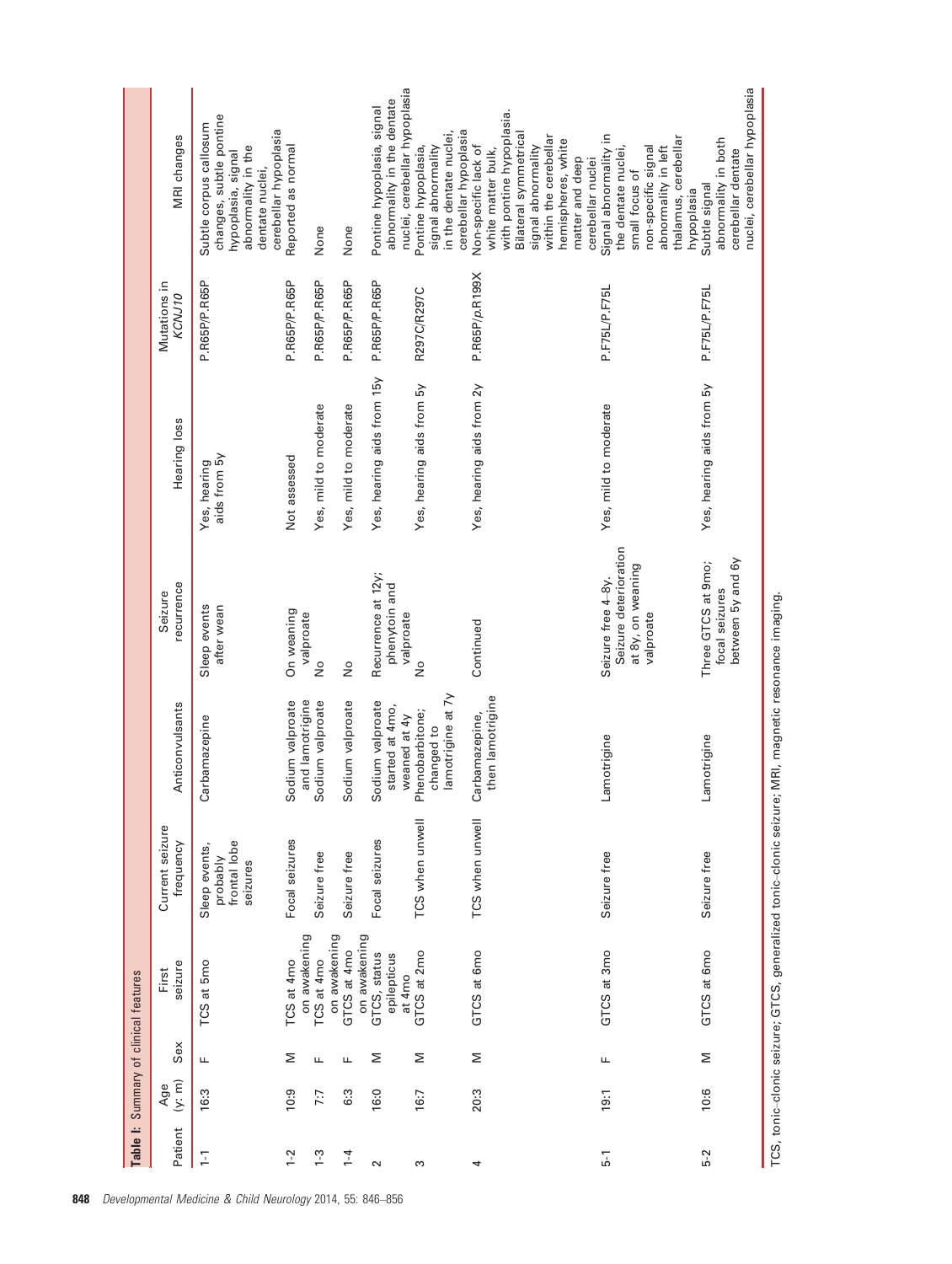9 years of age a trial of acetazolamide was given in an attempt to improve the ataxia, but she developed severe headaches and this medication was discontinued. She attends a school for pupils with special needs.

At 5 years of age, she was noted to have hearing problems and was subsequently diagnosed with a sensorineural hearing impairment for which she has been fitted with hearing aids. To date, yearly audiograms show no definite change in the hearing impairment.

At 16 years this patient reveals an ataxic wide-based gait with no apparent truncal ataxia. There is evidence of pastpointing, indicating cerebellar dysfunction. She has bilateral brisk lower limb reflexes with extensor plantar responses and mild facial dystonia, but normal tone elsewhere.

# Patient 1-2 (distant cousin of patient 1-1 and sibling of patient 1-3 and patient 1-4)

Patient 1-2 was born at term after an uncomplicated pregnancy with a birthweight of 3.5kg. He first presented at 4 months with an apparent GTCS on awakening, lasting 3 to 4 minutes. Treatment with phenytoin was started at 4 months of age, but he continued to experience GTCS. His antiepileptic medication was changed to valproate at 10 months of age, as he was believed to have developed 'worsening tremors' from phenytoin. However, his seizures persisted, lasting 3 to 4 minutes and occurring, on average, twice a month. He spontaneously became seizure free between the ages of 4 years and 7 years 6 months. He was weaned from valproate at 7 years 6 months of age and seizures recurred, but were now of a focal nature, involving staring episodes lasting up to 1.5 minutes, occurring two or three times per day, with skin colour change. There have been no GTCS since 4 years of age, but his focal seizures persist. At his last examination, at 10 years of age, he was being treated with lamotrigine and valproate, with the frequency of his focal seizures being unchanged.

Mild hypomagnesaemia at 0.63mmol/L was noted at initial presentation, at which time he showed failure to thrive. Hypokalaemia was first noted at 11 months of age, but attributed to a concurrent gastrointestinal illness. At 3 years of age he presented again with an intercurrent illness; hypokalaemia (2.2mmol/L) and hypomagnesaemia (0.54mmol/L) led to suspicion of a tubulopathy and oral electrolyte supplementation was instituted.

Neurodevelopment had been delayed from the outset: he first sat unsupported at 2 years of age and walked with support at 4 years of age. He has never gained full independent walking. There has been no deterioration of skills acquired, and there is a very slow but progressive improvement in attempting to walk unaided. He was noted to have a coarse tremor from an early age that becomes more apparent when he performs any motor task. He spoke his first meaningful words at 2 years of age, making two-word sentences at 4 years of age. He has slurring of speech with an explosive tone. He attends a mainstream school with support but is currently not

achieving. He has moderate learning difficulties, with evolving behavioural difficulties.

He was not recognized to have a hearing impairment. At the age of 9 years, a formal audiological assessment was attempted, but was unsuccessful owing to impacted cerumen and his motoric and behavioural difficulties.

At 9 years of age, this patient exhibits cerebellar signs, with broad-based gait, intention tremor, titubation, dysdiadochokinesia, and dysmetria. He has no nystagmus. His reflexes are normal, with normal tone and no ankle clonus, and flexor plantar response. He has normal sensation, position, and vibration sense, with no skeletal abnormalities.

# Patient 1-3

This female was born at term after an uncomplicated pregnancy with a birthweight of 3.1kg. She first presented at 4 months of age with GTCS occurring in the early hours of the morning. Biochemical testing at that time revealed mild hypomagnesaemia (0.62mmol/L), but other parameters were normal. Treatment with valproate was commenced immediately because of previous experience with the older sibling (patient 1-2), with good seizure control. She has been seizure free from 4 months of age and she continues to be treated with valproate. The parents noted a coarse tremor from an early age with unsteadiness while attempting any activity. She started walking with hands held at 4 years and has recently started taking a few steps unaided. She has difficulties with fine motor control as a result of tremor, and often uses one hand to support the other while eating or drawing. She spoke her first meaningful words at 1 year 6 months of age and has been making full sentences since 6 years of age. Her speech is slurred with some scanning dysarthria. She attends a mainstream school, where she has demonstrated mild learning difficulties but no behavioural problems.

She was not recognized to have a hearing problem, but audiological testing at the age of 6 years revealed highfrequency hearing loss with absent otoacoustic emissions.

At 6 years of age, she has cerebellar signs, which include gait ataxia, peripheral ataxia with dysdiadochokinesia, dysmetria, and titubation. Her reflexes are exaggerated with ankle clonus but flexor plantar response. She has everted and plantar-flexed feet, but no pes cavus or scoliosis. There is no nystagmus with normal vision and extraocular movements.

# Patient 1-4

This female is the youngest of three siblings (patients 1-2, 1-3). She first presented at 4 months of age with apparent GTCS occurring during sleep. Since then, she has received valproate, as did her sister, with complete seizure control. Electrolytes at presentation were normal, with borderline low potassium (3.8mmol/L) and magnesium (0.73mmol/L) levels. Hypomagnesaemia has been noted intermittently since 10 months of age.

An intention tremor was noted from a very early age. She has truncal ataxia but she seems to be less affected than her other two siblings. She has been walking indepen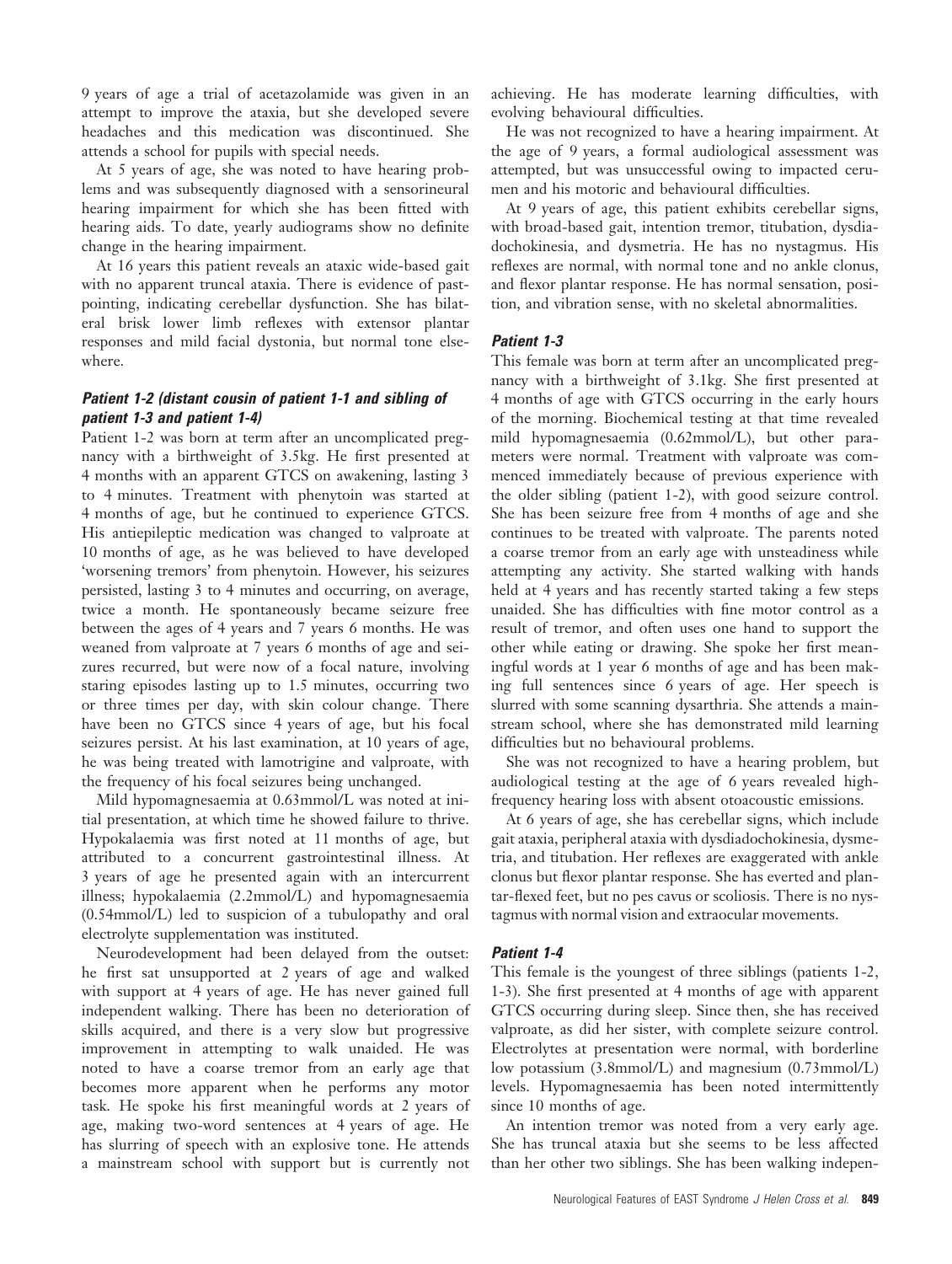dently since 3 years 6 months of age. Her gait is broad based, but she is the most confident of her siblings, and has shown gradual developmental progress. Her first meaningful words were at 1 year of age. She is speaking full sentences at present but with slurring of speech and an explosive tone. She attends a mainstream school.

Like her siblings, a hearing problem was not recognized, but audiological testing at the age 4 years revealed highfrequency hearing loss with absent otoacoustic emissions.

On examination at 4 years of age, she has a broad-based gait with tremors, head titubation, dysmetria, and dysdiadochokinesia. Her reflexes are normal, she has no ankle clonus, and she has a flexor plantar response. She has no nystagmus. Audiological testing revealed mild sensorineural impairment.

#### Patient 2

This male of Pakistani heritage, reviewed at 16 years, is the youngest of three siblings, the older two being fit and well. The family migrated to the UK when he was 9 years old and there are very limited medical records available from before this time. He was born in Pakistan at term after an unremarkable pregnancy with a birthweight of 3.1kg.

The family first lived in the United Arab Emirates, where he presented at 5 months of age with a seizure that occurred from sleep, involving stiffening of arms with facial twitching, and loss of consciousness lasting 5 minutes. Phenobarbital treatment was commenced for seizure control, and was replaced with valproate at 6 months. Subsequently, he developed further apparent GTCS at 9 months of age, lasting 20 minutes. However, he remained seizure free from 9 months to 12 years of age and was weaned from valproate at 4 years. At 12 years of age, he developed a tonic–clonic seizure (TCS) from sleep with left-sided predominance including left-sided facial twitching, lasting 20 minutes. Valproate was recommenced. He currently experiences two types of seizures; first, two or three daily episodes of behavioural arrest associated with lip smacking and loss of awareness, lasting up to 2 minutes and suggestive of focal seizures; second, TCS which occur once every 6 months with a tendency to be prolonged, and on two occasions resulted in intensive care admissions for status epilepticus. Both seizure types have continued despite treatment with phenytoin and valproate.

He was hospitalized at 2 years of age with a 4-day history of fever and vomiting. On admission, serum sodium and potassium levels were 121mmol/L and 1.1mmol/L respectively, leading to a diagnosis of a tubulopathy. He was prescribed potassium supplements, indometacin, and spironolactone.

Over time, an unstable broad-based gait with frequent falls has manifested. On examination he has an intention tremor, dysdiadochokinesia, and dysmetria. He has exaggerated lower limb reflexes, with an ankle clonus of 8 to 10 beats and extensor plantars. There is dystonic posturing of the upper limbs on walking.

His development has been delayed: he crawled at 1 year of age, walked independently at 2 years 6 months of age,

and currently falls frequently while walking. He spoke his first meaningful words at 2 years of age, with current slow and slurred speech. He is in special education. EEG at 13 years while on valproate and phenytoin medication showed waves of low amplitude and low frequency. No epileptiform discharges were seen, but a mild excess of slow-wave activity was observed, intermixed in the posterior regions with 2 to 3Hz sharp-wave activity. Repeat EEG at 16 years was normal.

He was suspected of having a hearing problem at the age of 15 years. Subsequent audiological testing revealed sensorineural hearing loss.

#### Patient 3

This male is of Iranian heritage and his first reported possible seizure occurred during the neonatal period, with generalized stiffening for less than 20 seconds, with spontaneous resolution. At 2 months, further seizures were reported but no further details are available. Treatment with phenobarbital led to seizure control. Subsequently he continued to have a TCS once every 6 to 12 months, always during sleep, which responded to a weight-adjusted dose of phenobarbital. Phenobarbital treatment was maintained until 7 years of age, when it was replaced with lamotrigine with subsequent seizure control.

At 6 years of age, he presented with vomiting and lethargy associated with a viral illness and was noted to have a potassium level of 2.2mmol/L. Subsequent measurements and 24-hour urine sampling reportedly demonstrated renal potassium loss and a tubulopathy was suspected. The parents state that whenever he had a gastrointestinal illness and low potassium values, he had difficulties in moving. Magnesium losses were noted later.

He learned to walk by 7 years of age with a broad-based gait and ataxia and has not deteriorated. He received regular physiotherapy from 3 until 14 years of age, requiring splints, Pedro boots, insoles, and orthotics. A tremor was first noticed at 3 years 6 months of age, this being worse in the morning. He was noted to frequently spill from a cup, and is not able to use a fork at present. He can use zippers, but is unable to do up buttons. He uses a computer to aid his writing skills.

Speech was slurred and slow from an early age and is, at present, explosive. He spoke his first word at 3 years, and at 16 years has a total of 30 spoken words. He has received regular speech therapy throughout his school years.

His parents noted that he did not respond to noises from as early as 1 to 2 years of age, and a formal hearing test at 5 years revealed sensorineural deafness requiring hearing aids. Examination showed ataxia with past-pointing and dysdiadochokinesia; he has generalized increased tone with brisk deep tendon jerks and extensor plantar response.

### Patient 4

This male presented aged 2 months with generalized stiffening of the whole body, occurring on awakening. He was adopted as an infant and family history and ethnicity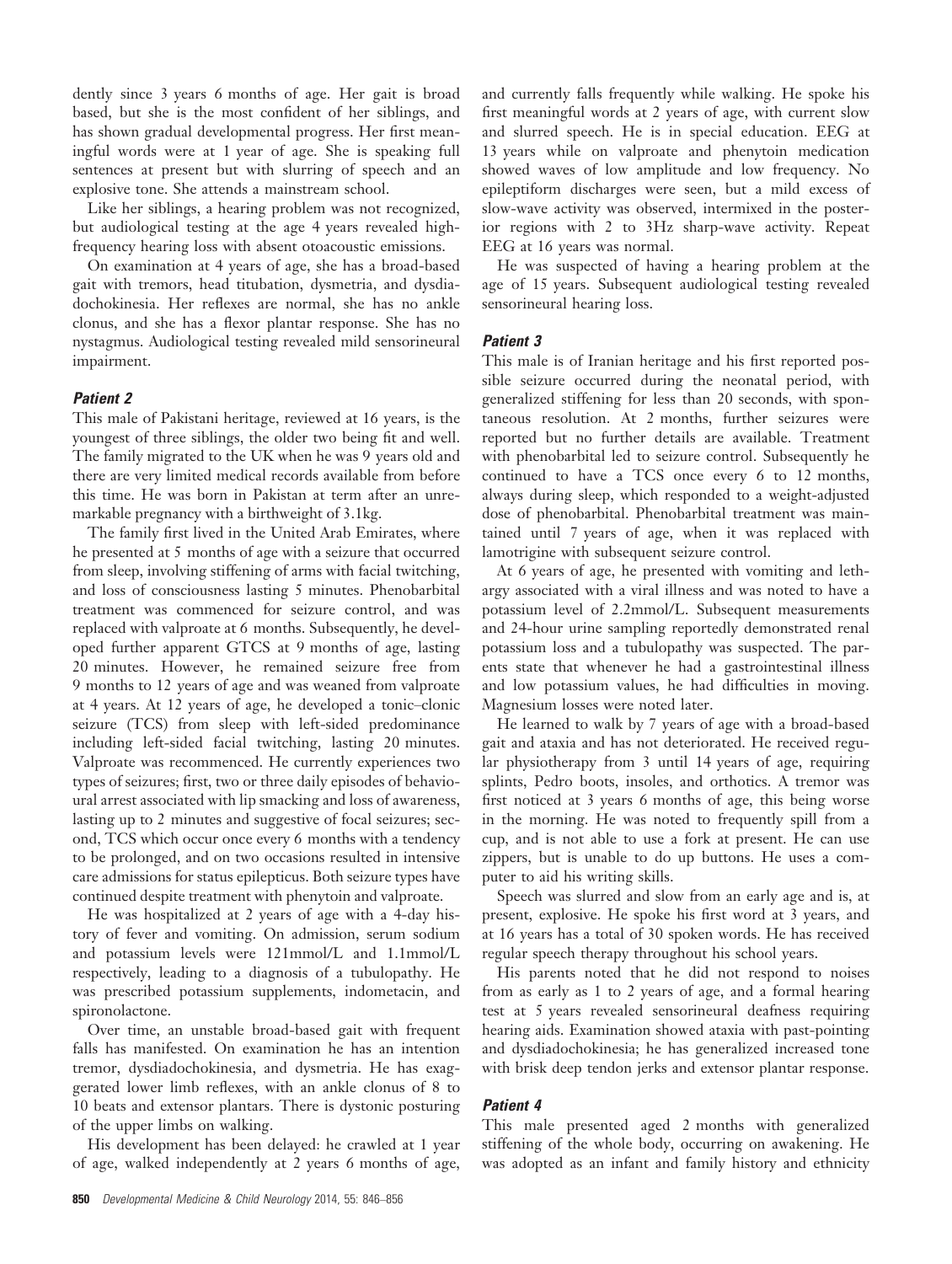are unclear, as are further details of his early seizure history. He was extensively investigated at 18 months of age and was treated with carbamazepine, which was later replaced with lamotrigine. He continues to have apparent GTCS requiring occasional hospitalization. At 5 years, biochemical investigations revealed a hypokalaemic, hypochloraemic metabolic alkalosis. He was noted to have developmental delay at 2 years 6 months of age, with evidence of ataxia. He achieved walking with the aid of a walking frame. Since the age of 11 years, he has had difficulties supporting his weight and has been using a wheelchair. He had speech delay; sensorineural deafness was detected at age 2 years 6 months necessitating a hearing aid. He is currently able to speak in short simple sentences. No formal speech assessments have been performed. He has been in special education throughout his school years and at 20 years of age lives in a residential college with the aim of acquiring independence skills.

At 20 years of age, he exhibits past-pointing and dysdiadochokinesia with a scanning dysarthric speech. His deep tendon reflexes are present, but not exaggerated. There is a suggestion of dystonic posturing of the fingers when stressed.

### Patient 5-1

The older of two siblings of Afro-Caribbean origin, this female presented at 3 months of age with a reported GTCS. Treatment with valproate was initiated. Seizures were not considered problematic, and she remained seizure free from 4 to 8 years of age. On an attempted wean from valproate, she was troubled by frequent TCS as well as non-convulsive status epilepticus. Control was not regained on reintroduction of valproate, but she became, and remains, seizure free on lamotrigine.

She was not suspected of having a hearing problem, but when screened at the age of 15 years, after her younger brother (patient 5-2) was diagnosed with hearing loss, she was also found to have high-frequency hearing loss.

Electrolytes were first measured at the age of 18 years and revealed hypokalaemic alkalosis and hypomagnesaemia.

She was noted to have increased tone and unsteadiness from infancy. She did attain independent walking at 17 months; however, with the deterioration in seizure control at 8 years she lost mobility and this has not been regained. Her gait shows elements of ataxia; she has intention tremor, dysmetria, and dysdiadochokinesia. There is also apparent dystonia with bradykinesia. There is increased tone in the lower limbs, and no clear clonus, but there are extensor plantar responses. She has a scoliosis. She also has global cognitive difficulties, with the gap widening between her and her peers over the years (18y of age at last review); however, there has been no period of loss of cognitive skills.

# Patient 5-2

This male is the younger brother of patient 5-1. He experienced onset of seizures at 6 months with a self-limiting GTCS. He subsequently had three afebrile seizures at 9 months. He then had no further seizures until 4 years of age, when he developed left focal seizures. These responded to lamotrigine after failed trials of valproate and levetiracetam.

Plasma electrolytes were first checked at initial presentation and included a normal plasma potassium value of 4.4mmol/L. At the age of 5 years, plasma potassium was borderline low at 3.8mmol/L. Magnesium was not tested on either occasion. At 10 years of age he has hypokalaemia (3.3mmol/L), but normal plasma magnesium (0.74mmol/L).

His hearing was first tested at the age of 4 years and revealed sensorineural deafness for which he was fitted with hearing aids.

He began to walk late: at 2 years of age. At the age of 10 years he has an ataxic gait but is able to run. He has intention tremor and dysmetria. His speech also has a cerebellar quality. Muscular tone is symmetrically increased but there is no clonus and flexor plantar response. He is cognitively behind his peers, but making progress.

### Epilepsy

All children in the above cases presented with seizures early in the first year of life. These were all described in the records as GTCS, although it could not be determined whether they were primarily or secondarily generalized. In six of the patients, epilepsy was initially controlled with antiepileptic drugs (AEDs) at presentation; the three others were still experiencing seizures at admission but they later achieved remission. In all but the youngest two patients (6y 4.8mo and 4y) focal seizures later re-emerged (with or without progression to bilaterally convulsive seizures), but were readily controlled with AEDs in four of the patients. One underwent video-EEG telemetry to document events from sleep at 16 years; all events were stereotyped but there was no consistent EEG change. Despite the unremarkable EEG findings, the consistent stereotyped nature led to a diagnosis of frontal lobe seizures, which did indeed respond to a single AED. Lamotrigine has been the effective medication when trialled in three children, whereas two others responded to valproate. Three children continue to have drug-resistant seizures of apparent focal onset. There was no apparent relationship between drug resistance and age.

#### Neurological development and motor disorder

All children had evidence of early motor delay in their history. Two children (patient 1-2 and patient 4) have never achieved independent walking as a result of ataxia. Age at walking in others ranged from 17 months to 7 years. All have been unsteady to a variable degree with frequent falls from the onset of walking, suggesting ataxia from the outset, with only two patients (patient 5-1 and patient 5-2) reporting a history of steady deterioration. Patient 5-1 walked at 17 months, but this was lost after a prolonged seizure at 8 years. All children were reviewed at a single point in time rather than on serial examinations. However, even within the same family, there is a degree of pheno-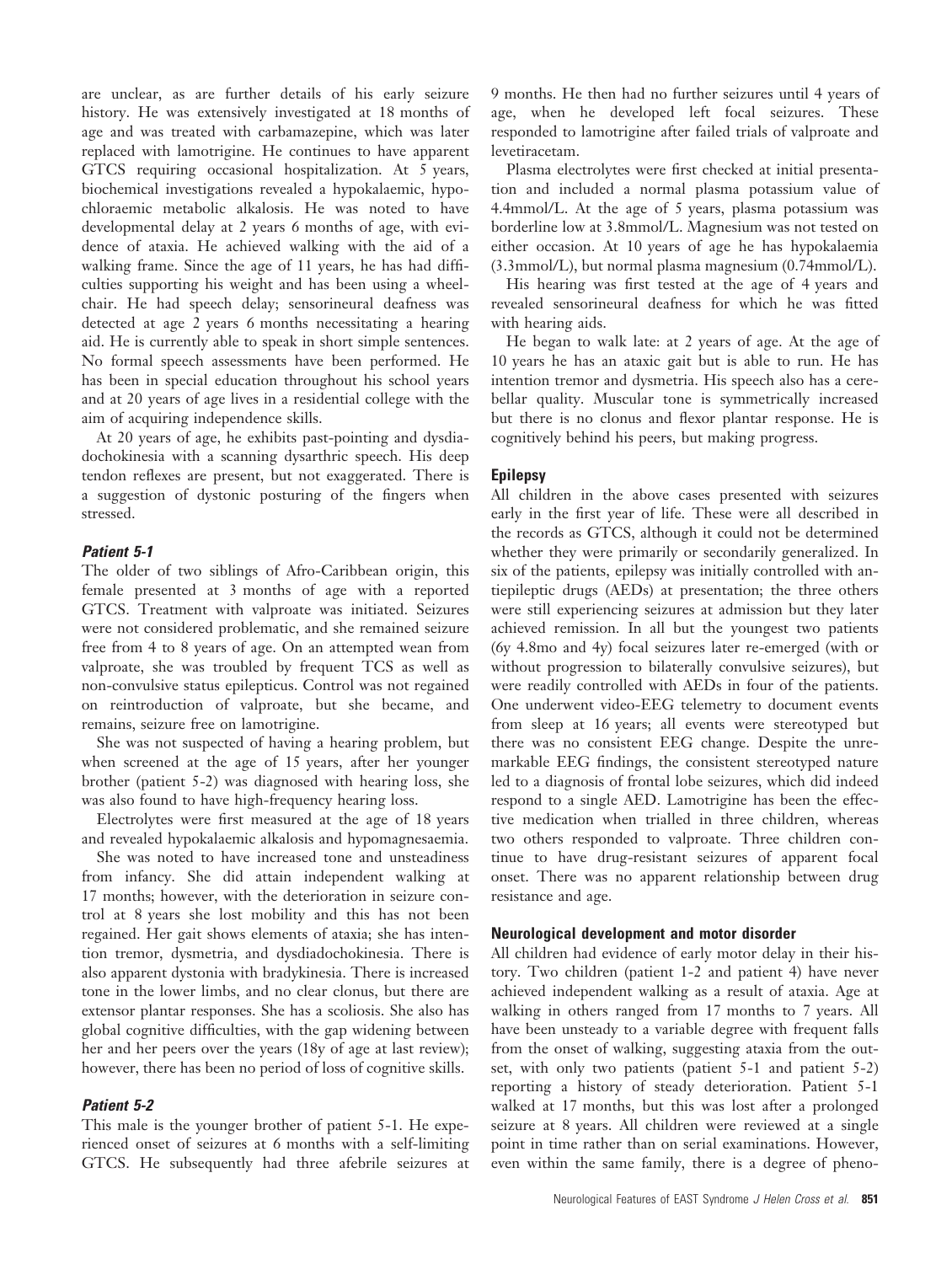typic variability, with no obvious relationship between severity of motor impairment and age. In family 1, the three siblings (patient 1-2, patient 1-3, and patient 1-4) were reviewed at 9 years, 6 years, and 4 years. The middle child walked at 6 years and retained the skill, whereas the oldest child has never walked and the youngest achieved independent walking at 2 years.

All the patients who are ambulant walk with a broadbased ataxic gait. All show evidence of dysmetria, dysdiadochokinesia, and intention tremor. One has scoliosis. All have brisk deep tendon jerks, but all except two (patient 13 and patient 2) show no evidence of clonus. There is the suggestion that tone increases with age, with dystonic posturing more evident in the older children.

Detailed neuropsychological assessments have not been carried out, but all children have shown a degree of cognitive delay since the first year of life, with all demonstrating mild to moderate learning difficulties at clinical review. All have shown steady cognitive improvement, albeit slow when compared with their peers. Five have a statement of special educational needs.

# Investigations

# **Neuroimaging**

Neuroimaging was available for review in six of the nine children; complete brain and spine MRI was conducted in three and brain MRI alone or with additional limited spine imaging was conducted in the other three. Two children underwent repeat brain MRI (8y and 10y after the initial scan), and these showed no evidence of progressive change. Age at imaging was ranged from 9 to 19 years. MRI in all six children showed symmetrical signal abnormality of varying severity in the cerebellar dentate nuclei and dentate hila (see Fig. 1). All six also showed evidence of cerebellar hypoplasia, of varying severity. The cerebellar hypoplasia was most severe in patient 5-1, affecting the cerebellar vermis and both cerebellar hemispheres, with the pons appearing normal. Four children had a thin corpus callosum, reflecting the lack of white matter bulk. The same four children had some degree of brainstem hypoplasia (see Fig. 2). Three children had a thin spinal cord (see Fig. 2). All three of the children with complete spinal imaging also had a fatty filum terminale with normally positioned conus medullaris (see Fig. 2).

Quantitative image analysis. Morphometric analysis of the brain reveals a systematic influence that EAST pathology appears to have on the entire brain's anatomical configuration (Fig. 3). Consistent with the radiological interpretation of the MRI, region volumes in the brainstem and corpus callosum were reduced. Variations in ventricular size were evident, with large lateral ventricles and small temporal horns. Reductions in thalamic volume were also substantial.

# **Audiology**

A detailed hearing assessment was performed in eight children, using tympanometry, pure-tone audiometry, and otoacoustic emissions. In only six patients was hearing loss clinically suspected before testing; audiometry revealed high-frequency hearing loss in all eight patients assessed; whereas tympanometry was normal in all. Otoacoustic



Figure 1: Patients with EAST syndrome show increased signal intensity of the cerebellar nuclei and cerebellar hypoplasia on brain magnetic resonance imaging. Coronal T2 or fluid-attenuated inversion recovery images show varying degrees of signal hyperintensity in the cerebellar deep nuclei. These ranged from subtle signal changes in comparison with the cerebellar cortex to more obvious changes within both the cerebellar deep nuclei and hilar white matter. (a) patient 1-1, (b) patient 2, (c) patient 4, (d) patient 3, (e) patient 5-1, and (f) patient 5-2.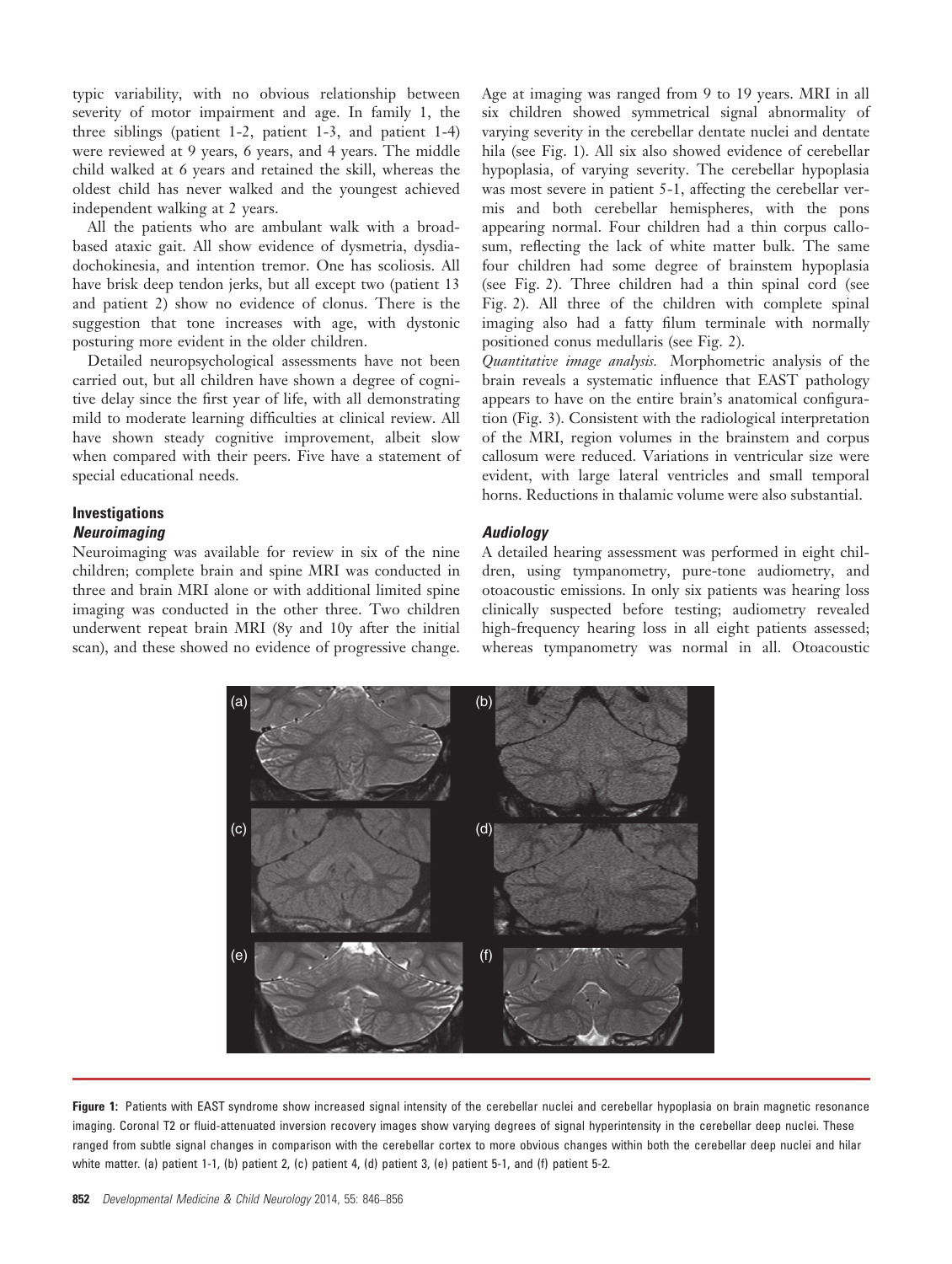

Figure 2: Other abnormalities on brain magnetic resonance imaging. (a) Axial T2-weighted and coronal volumetric fluid-attenuated inversion recovery images in patient 3 show bilateral symmetrical signal hyperintensity within the cerebellar deep nuclei and hilar white matter (arrow) and a retrocerebellar arachnoid cyst. This child also has a fatty filum terminale but normal position of the conus medullaris and no other spinal dysraphic features (not shown). (b) Coronal and axial T2-weighted images in patient 5-2 show prominence of the cerebellar hemisphere and vermian fissures. Note again the subtle symmetrical dentate nucleus changes (arrow). (c) Sagittal T1-weighted image (patient 1-1) shows normal position of the conus medullaris, a fatty filum terminale, and normal spinal cord volume. (d) Sagittal T1- and axial T2-weighted brain images (patient 2) show global lack of cerebral volume with slightly thin corpus callosum and brainstem and spinal cord hypoplasia.

emissions could be assessed in five children and were absent in all.

#### Other investigations

These included EEG  $(n=5)$ , nerve conduction studies  $(n=5)$ , and metabolic evaluation. EEG was abnormal on only one occasion in one patient, showing spikes and sharp waves with slow activity over one hemisphere; subsequent EEG was normal. The remaining investigations performed revealed no abnormality. Three children underwent muscle biopsy and one a skin biopsy, all of which were also reported histologically as normal. These studies were undertaken before the diagnosis of EAST syndrome was made.

### **DISCUSSION**

A clinical syndrome characterized by epilepsy, ataxia, sensorineural deafness, and tubulopathy, EAST syndrome, has recently been linked to recessive mutations in the KCNJ10 gene.9 Here we further delineate the neurological findings in nine children (including two sets of siblings). Key features include early-onset epilepsy, unrelated to the electrolyte imbalance, but readily controlled by antiepileptic medication. Although documented by description as generalized seizures, it remains unclear whether these were indeed secondarily generalized seizures with focal onset as might be expected in this age group.<sup>21</sup> In many patients, the epilepsy is later characterized by more apparent focal seizures. Motor delay is apparent from the first year of life, with evident ataxia at the time of independent walking, if achieved. In most patients, the ataxia appears to be persistent and nonprogressive, although in one child definitive deterioration of motor function was seen, possibly related to the occurrence of a prolonged seizure. There is the impression of increasing tone with age, with dystonic posturing seen in older children. Thus, EAST syndrome appears to have both static and progressive features, in contrast to the episodic or self-limiting disease seen in other potassium channelopathies with neurological features.<sup>22</sup>

Ion channel mutations are being increasingly associated with specific epilepsy syndromes. These syndromes may include single or multiple seizure types, and may have a benign or a more complex course.<sup>23</sup> Notably, mutations in the potassium channel gene KCNQ2 have been linked to benign familial neonatal convulsions, a syndrome in which seizures are seen in the neonatal period only and are self-limiting, with normal subsequent neurological develop-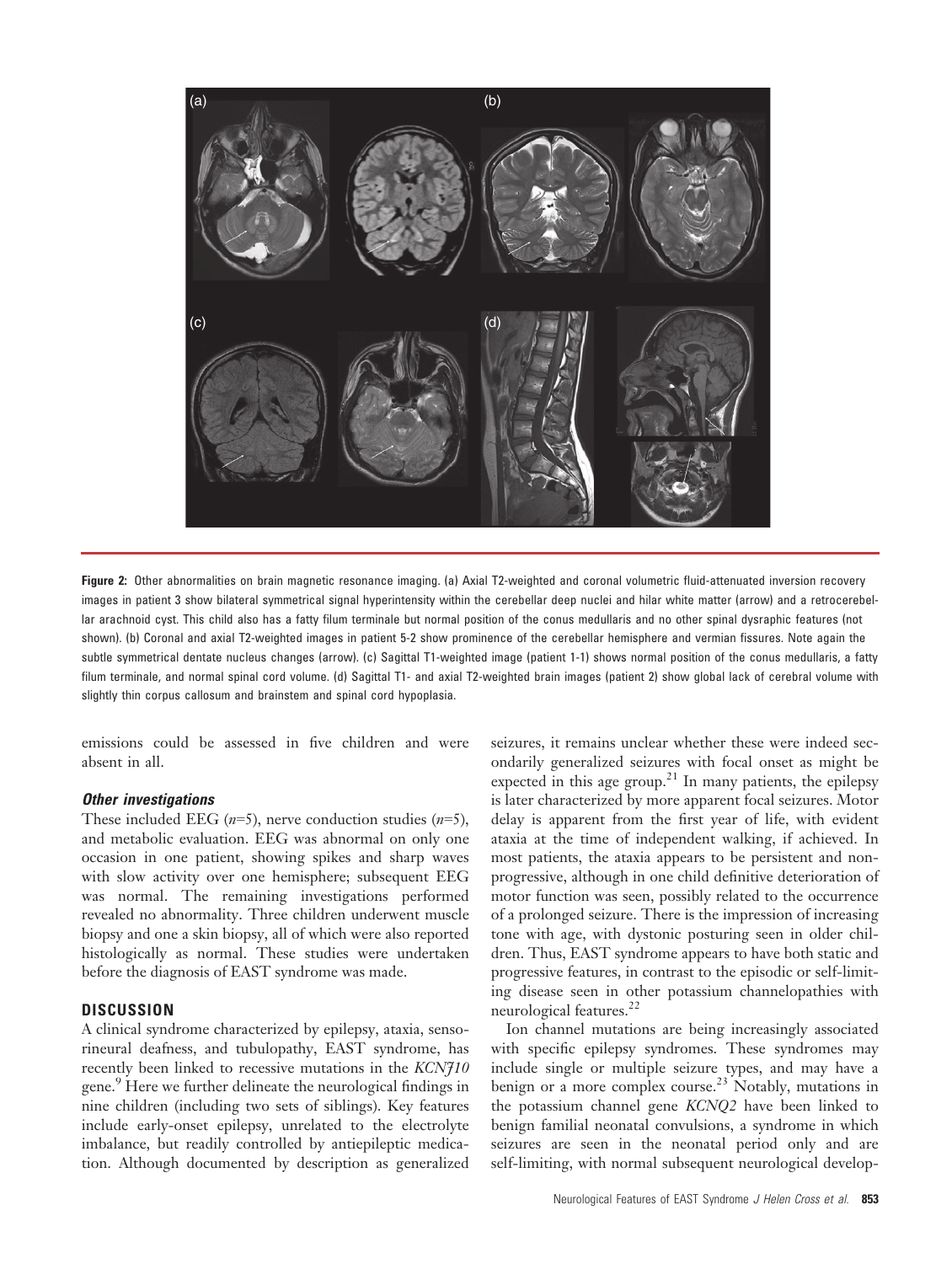

Figure 3: Comparative size of individual regions in patients (Pat) and matched comparison children (Ctl), represented as z-scores, using the IXI cohort as a normative reference. Coloured discs, individual patients; black discs, patient median; rings, comparison median; black lines, interquartile range of comparison group. Coloured rectangles indicate whether the patient median z-score is larger (red) or smaller (blue) than the comparison median z-score. Regions where the difference is significant (as determined by a Wilcoxon unpaired ranked-sum test, alpha=0.05, no correction for multiple comparisons) are marked with an asterisk (\*). The colour intensity of the rectangles also represents significance. Regions are grouped anatomically, with groups separated by dotted lines. From top to bottom: temporal lobe, frontal lobe, cerebellum and brainstem, insula and cingulate gyri, occipital lobe, parietal lobe, central structures, ventricles. R, right; L, left; ant, anterior; temp, temporal; med, medial; lat, lateral; sup, superior; post, posterior; frt, frontal; inf, inferior; ct, cortex; g, gyrus; gg, gyri; l, lobe; rem, remainder; G parahippocamp/amb, gyrus parahippocampalis et ambiens.

ment.<sup>24</sup> The patients described here, all with mutations in the gene encoding the inwardly rectifying potassium channel, KCNJ10, presented in the first year of life with isolated apparent GTCS, although in this age group focality of onset may be difficult to determine.<sup>21,25</sup> These initial seizures, on the whole, responded well to treatment with antiepileptic drugs; however, the possibility of a biphasic presentation, initially self-limiting but with re-emergence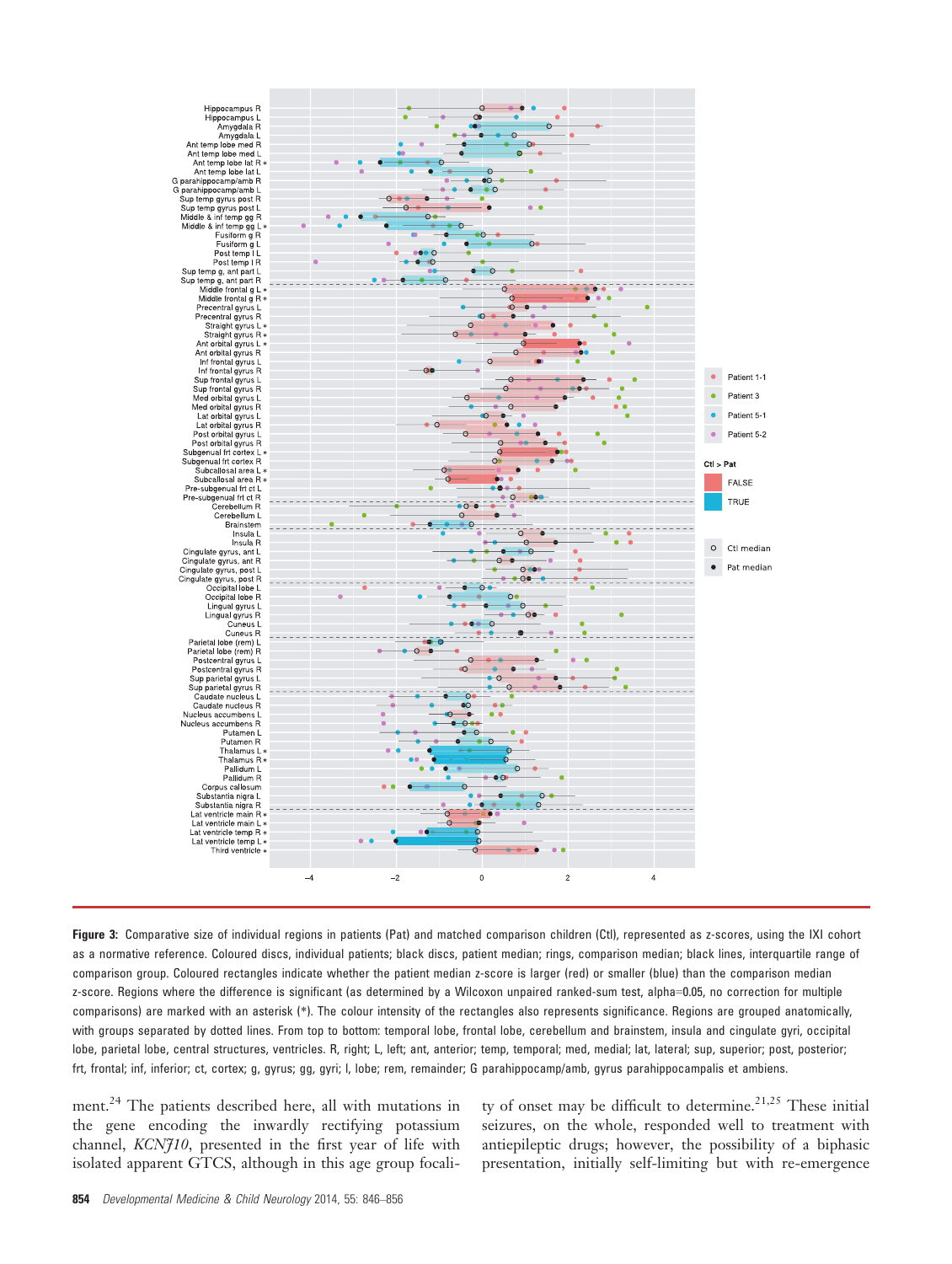of seizures at a later age, needs to be considered. Later presentation appears to involve more definitive focal seizures (of differing semiology between individuals) and, again, is relatively easily controlled with antiepileptic medication in most patients.

Inwardly rectifying potassium channels such as KCNJ10 are thought to be involved in the spatial buffering of potassium by mediating potassium movement from areas of high extracellular concentration, thus lowering neuronal excitability.<sup>26</sup> Genetic variations in KCNJ10 have been previously implicated in seizure susceptibility in idiopathic generalized epilepsy syndromes.27,28 Notably, lamotrigine, which is known to suppress repetitive firing through inactivation of voltage-gated sodium channels once cells are depolarized,<sup>29</sup> was effective in three individuals in whom it was trialled, thereby linking the clinical effect to a possible mode of action.

The motor disorder seen in our patients is difficult to characterize. Ataxia was seen in all, manifesting from the time of walking and appearing non-progressive in most. Manifestations of poor pelvic control were demonstrated in those who were non-ambulant, giving the impression of a peripheral muscular disorder, but nerve conduction studies as well as muscle biopsy were normal where they were performed. Further, increasing tone was seen with age, as dystonic posturing was seen in the older children. Cognitive abilities appeared impaired in some, but did not deteriorate. Early and severe ataxia can affect verbal and written communication, and therefore may have confounded the assessment. Thus, the term intellectual disability\* is not appropriate for all patients with EAST syndrome.<sup>30</sup>

Visual MRI analysis, when available, showed consistent abnormalities with respect to cerebellar volume (suggestive of hypoplasia) and signal change in the dentate nuclei. Such changes, therefore, could be put forward as part of the clinical diagnostic criteria. Further, they provide a structural correlate to the ataxia. In addition, brainstem hypoplasia and a thin corpus callosum were seen in four of the six patients and spinal cord abnormalities were seen in three. The identification of these abnormalities is in contrast to our initial report, in which MRI in two patients was considered normal.<sup>9</sup> This demonstrates the difficulties of assigning the judgement of normal or abnormal to subtle changes. If seen in an isolated patient, such changes may represent a variant of normal; however, if the changes are present in several or all patients with the same disorder, they are likely to represent a feature of the disease. Indeed, the unbiased and detailed morphometric analysis confirmed several of these changes: the brainstem and the corpus callosum are significantly smaller in patients than in comparison children. In addition, it revealed systematically smaller volumes in temporal cortical regions, as well as larger volumes in the frontal lobe. These findings have to be interpreted with care, because of the small number of participants, and because we did not correct for multiple comparisons after applying the

Wilcoxon ranked-sum test to each individual region. Despite these caveats, the impression of systematic change from the visualization in Figure 3 is distinct. It is not clear how dysfunction of KCNJ10 causes these morphological abnormalities, but the channel has been implicated in myelination in mice. KCNJ10 knockout mice present with profound ataxia and late stimulus-sensitive seizures, with early mortality.<sup>13,31</sup>

The volumetric analysis is complementary to visual analysis and no replacement for expert neuroradiological assessment: in the case of clear volumetric abnormalities, these will be detected by both analyses (e.g. patient 3; Figs 1d and 3 [individual volumes for this child]). Pure FLAIR signal changes without volumetric repercussion, or widened cerebellar sulci less than a voxel wide (e.g. patient 5-2; Fig. 1f) will be easily detectable by visual analysis but invisible to MAPER. Subtle changes in absolute volume, however, are very hard to detect visually. The presence of such systematic volumetric change in various brain areas is strongly suggested from the visualization of the MAPER results in Figure 3, demonstrating the power of this approach.

# **CONCLUSION**

Our study raises several important points concerning the clinical features of EAST syndrome. First, we found that infantile onset of seizures was a consistent presentation in all the patients studied. This was followed by the later reemergence of more definitive focal seizures. In general, however, the prognosis for seizure control appears good. Second, high-resolution MRI revealed consistent cerebellar changes in all patients examined, providing a further diagnostic tool, as well as a likely morphological correlate to the ataxia. Third, automatic brain image analysis also revealed a characteristic pattern of morphological change. Fourth, we identified no clear evidence for a progressive course of the disease, an important point invariably raised by affected families, who want to know what to expect for the future. However, longitudinal studies of individual EAST patients are required to clarify this point.

#### ACKNOWLEDGEMENTS

UCL Institute of Child Health received funding as a National Institute for Health Research Specialist Biomedical Research Centre. DB is a Higher Education Funding Council for England (HEFCE) Clinical Reader.

#### SUPPORTING INFORMATION

Additional supporting information may be found in the online version of this article:

Video S1: Video of patient EAST 5-2 at age 10 years demonstrating ataxic gait, dystonic posturing of the upper limbs on stressed walking, and intention tremor.

Figure S1: Brain regions are correctly identified by automatic segmentation. Axial, coronal, and sagittal sections of T1-weighted image of patient 5-1 show examples of anatomical regions as identified by the automatic segmentation algorithm, highlighted

by coloured contours. \* North American usage for mental retardation